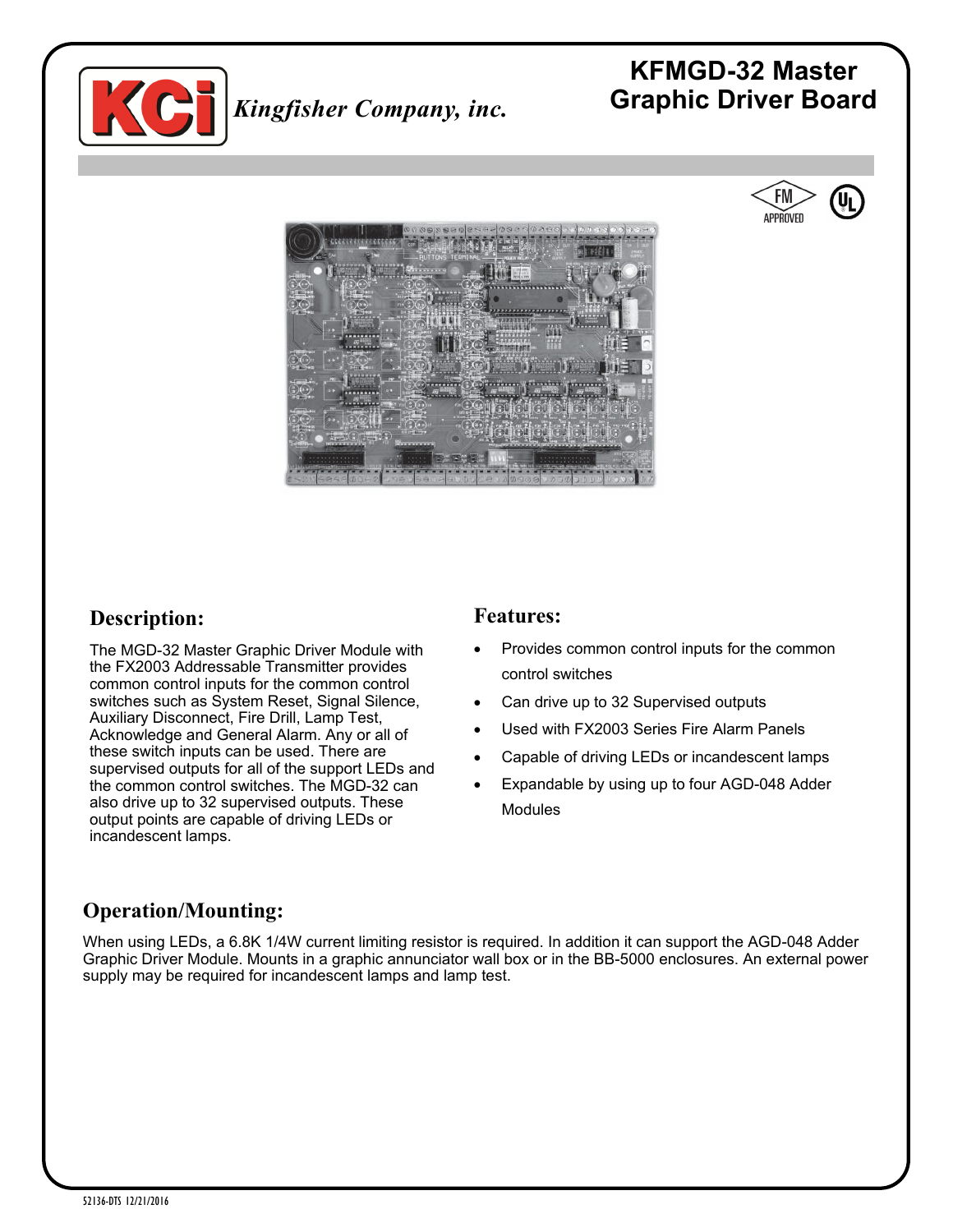### **Specifications:**

| Power:                  | 24V DC nominal, range 20 to 39 V DC. (filtered or fullwave-rectified) |
|-------------------------|-----------------------------------------------------------------------|
| <b>Standby Current:</b> | .035A                                                                 |
| <b>Alarm Current:</b>   | 1.6 Amps                                                              |
| Weight:                 | $1.55$ lbs                                                            |

#### **ORDERING INFORMATION**

| KCi#      | Model # | <b>Description</b>          |
|-----------|---------|-----------------------------|
| 52136     | KFMGD32 | Master Graphic Driver Board |
| 52126-DTS |         | Specification Data Sheet    |

Kingfisher Company, inc., products must be used within their published specifications and must be PROPERLY specified, applied, installed, operated, maintained and operationally tested in accordance with their installation instructions at the time of installation and at least twice a year or more often and in accordance with local, state and federal codes, regulations and laws. Specification, application, installation, operation, maintenance and testing must be performed by qualified personnel for proper operation in accordance with all of the latest National Fire Protection Association (NFPA), Underwriters' Laboratories (UL), National Electrical Code (NEC), Occupational Safety and Health Administration (OSHA), local, state, county, province, district, federal and other applicable building and fire standards, guidelines, regulations, laws and codes including, but not limited to, all appendices and amendments and the requirements of the local authority having jurisdiction (AHJ).

NOTE: Due to continuous development of our products, specifications and offerings are subject to change without notice in accordance with Kingfisher Company, inc., standard terms and conditions

> *Kingfisher Company, inc. 81 Old Ferry Road - Lowell, MA 01854 Phone: 978-596-0214 Fax: 978-596-0217 [www.kfci.com](http://www.kfci.com/)*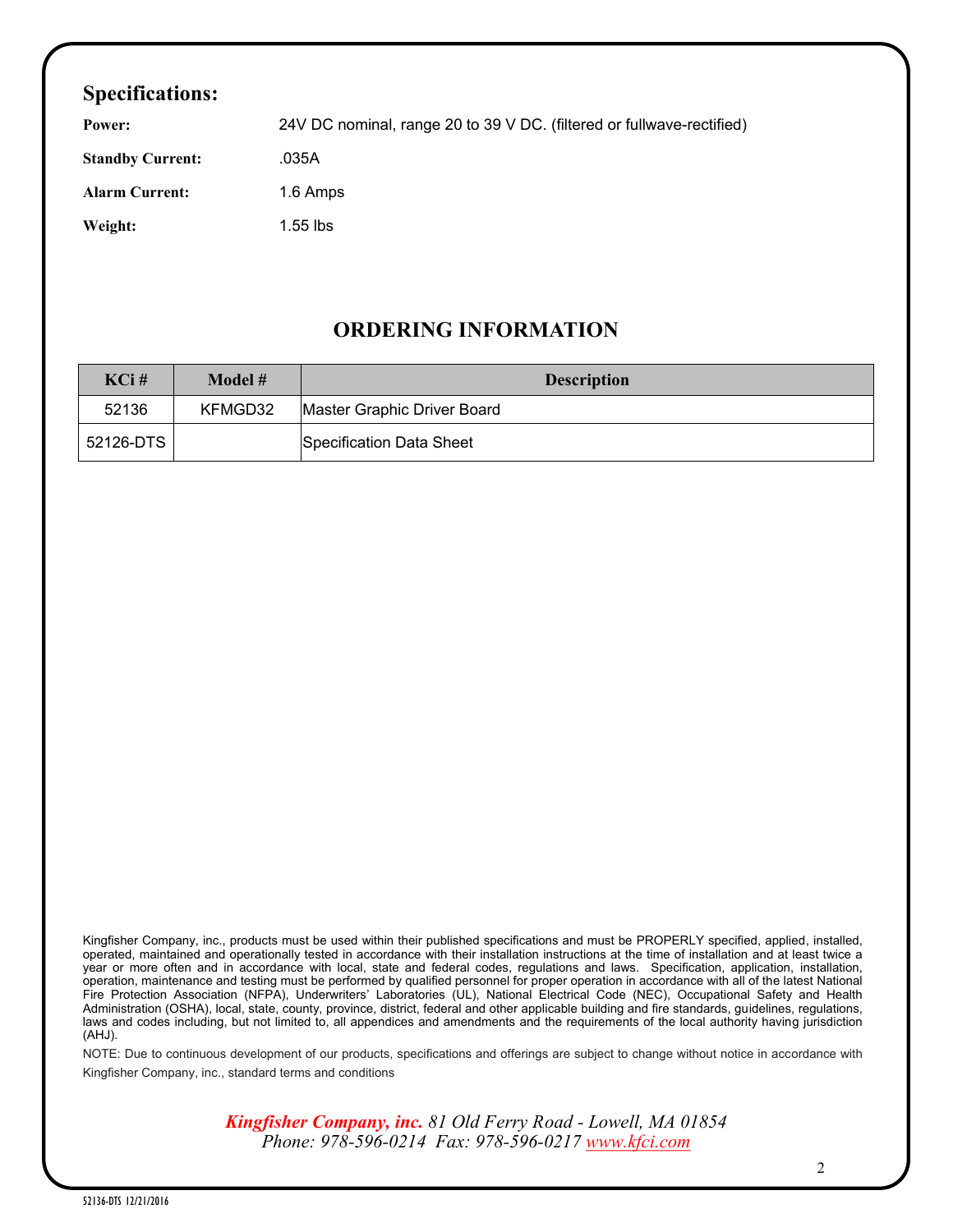